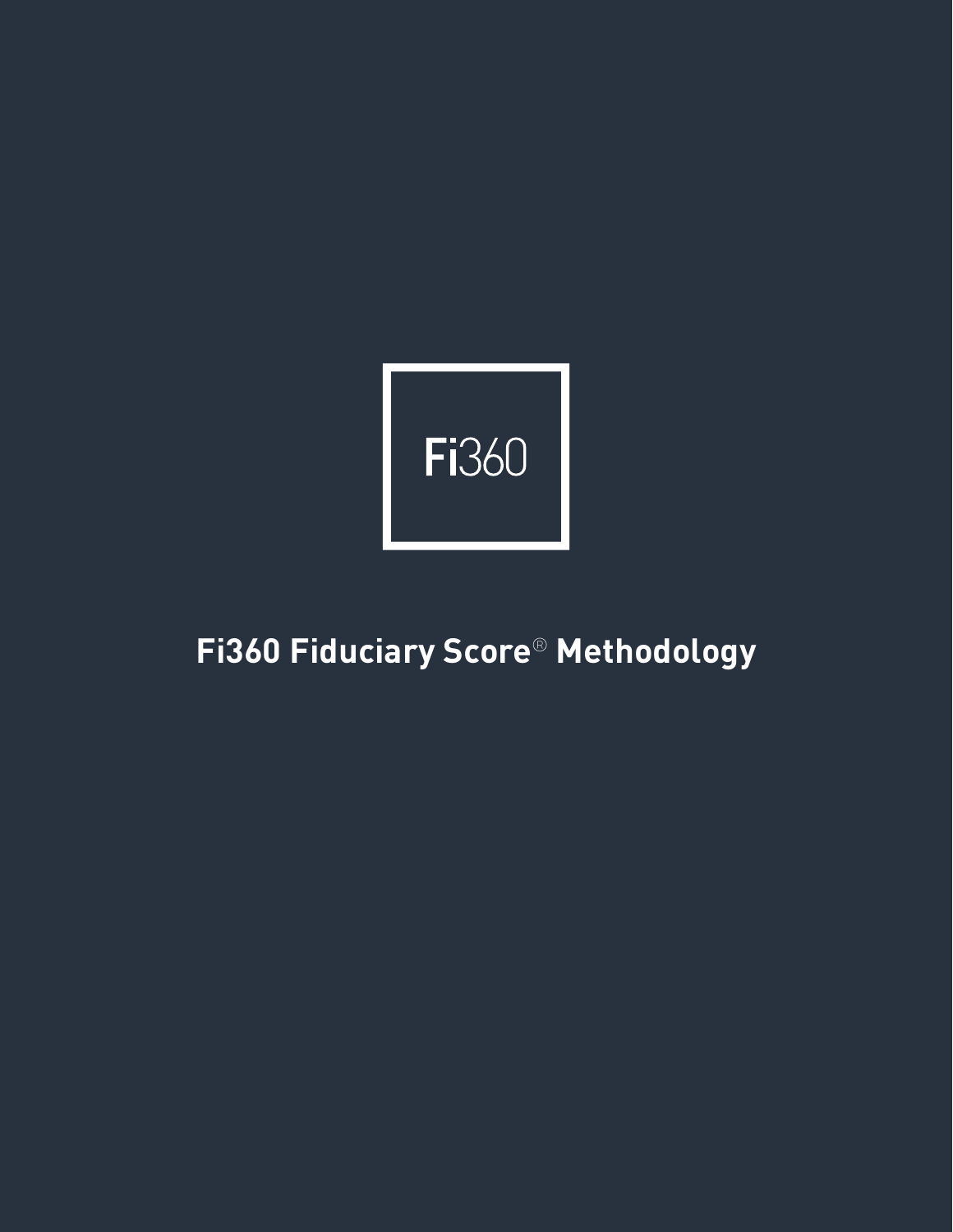

# Fi360 Fiduciary Score® Methodology

Updated: April 2019

# **Table of Contents**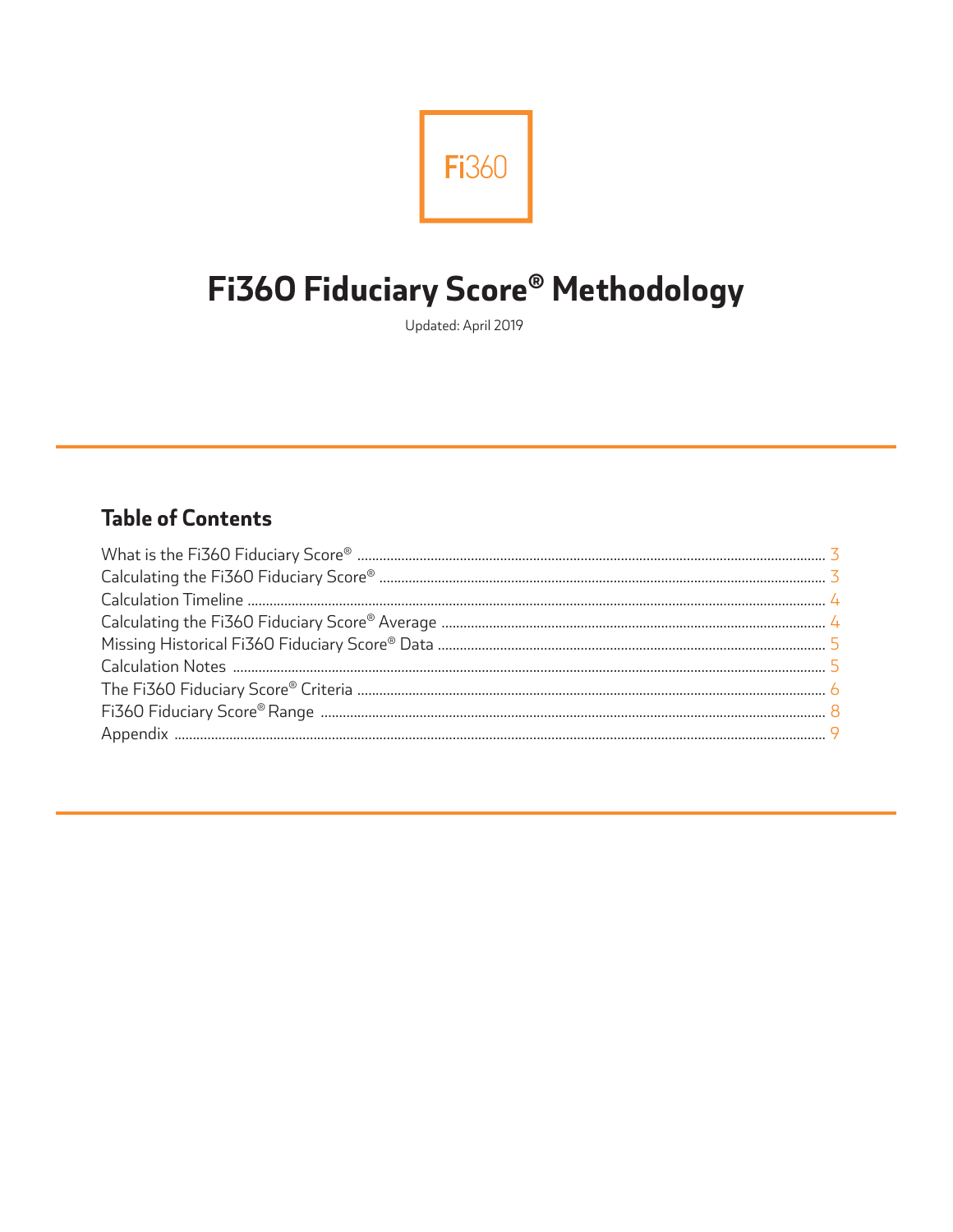# **What is the Fi360 Fiduciary Score®?**

The Fi360 Fiduciary Score® (Score) is an investment rating system born out of Practice 3.3 in the *Prudent Practices for Investment Fiduciaries* handbook series. It helps quickly identify a short list of investments that merit continued research in the selection process. It also facilitates the ongoing monitoring process by highlighting investments that exhibit potential deficiencies.

The Score evaluates investments on nine different criteria across a spectrum of quantitative data points to determine a minimum fiduciary standard of care is being met. The nine criteria include: regulatory oversight, track record, assets in the investment, stability of the organization, composition consistent with asset class, style consistency, expense ratio/ fees relative to peers, risk-adjusted performance relative to peers, and performance relative to peers.

The Score is a flash-report on a selected investment. It is a useful tool for investment decision-makers to identify and monitor investments as a part of their due diligence process. The Fi360 Fiduciary Score® represents an objective means of comparing investments according to set criteria and is not intended, nor should it be used as the sole source of information for reaching an investment decision.

# **Calculating the Fi360 Fiduciary Score®**

The Fi360 Fiduciary Score® is a peer percent ranking of an investment against a set of quantitative due diligence criteria selected to reflect prudent fiduciary management. The Fi360 Fiduciary Score® is calculated on a monthly basis for investments with at least a three-year history. The Score is calculated for open end mutual funds, exchange-traded funds (ETFs), group retirement plan annuities (GRPAs), and collective investment trusts (CITs).

The Mutual Fund and ETF Fi360 Fiduciary Score® is calculated against a combined peer group including both databases. The GRPA Fi360 Fiduciary Score® is calculated against a combined peer group including mutual funds, ETFs and GRPAs. The CIT Fi360 Fiduciary Score® is calculated as an overlay against the Mutual Fund and ETF Fi360 Fiduciary Score®.

The Fi360 TDF Series Fiduciary Score™ is an equal-weighted average of a target date series', linked by strategy, shareclass, and underlying vintages' (i.e. 2030, 2035, 2040, etc) Scores. It is not normalized as a percentile ranking, but rather an average of the representative series' collective Fi360 Fiduciary Scores. All investment data is sourced from Morningstar.

Each investment is then evaluated against a set of factors and thresholds and allotted points as described in the Criteria section of this document. The points are totaled and compared to all other investments within the peer group. Investments with 0 points are automatically given an Fi360 Fiduciary Score® of 0. Every other investment is then given a Score of 1-100, representing their percent ranking based on its placement in the distribution of their peer group.

For example, an investment with an Fi360 Fiduciary Score® of 37 means it scores in the 37th percentile of its peers. An Fi360 Fiduciary Score® of 0 is most favorable. It represents that an investment meets or exceeds all of Fi360's recommended due diligence thresholds. A Score of 100 is least favorable.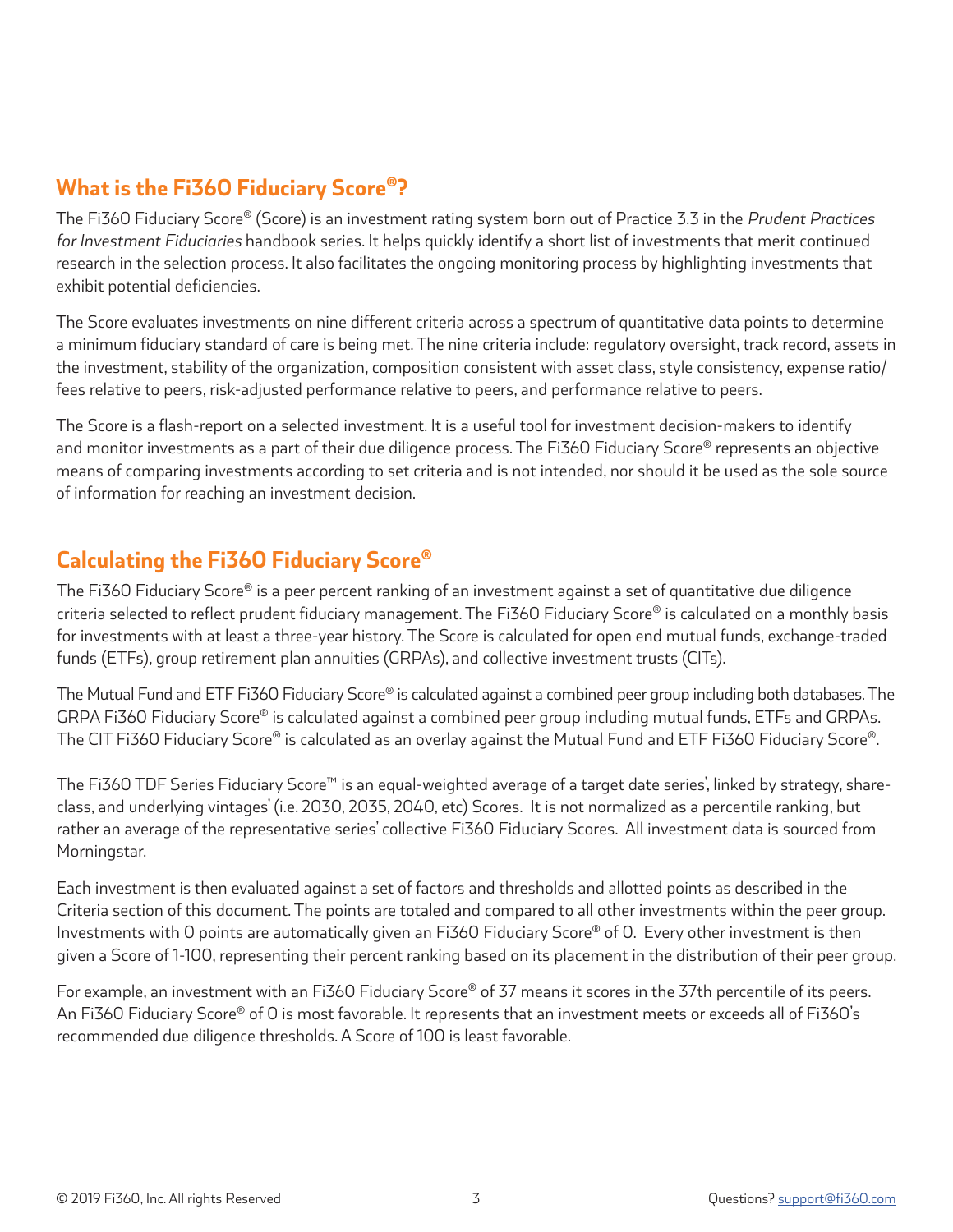## **Calculation Timeline**

The minimum track record criterion states that an investment must have three years of history before the Fi360 Fiduciary Score® can be calculated. Once that threshold has been passed, the Fi360 Fiduciary Score® will be available and the history required for the Average Score will also begin to accrue. After an investment accrues one year of Score history, the Fi360 Fiduciary Score® Average (1 year) will be available. That pattern extends to the other Average Score calculations, as shown below.



# **Calculating the Fi360 Fiduciary Score® Average**

The Fi360 Fiduciary Score® Average (Average Score) is a one-, three-, five- or ten-year rolling average of an investment's Fi360 Fiduciary Score®, calculated on a monthly basis.

Because the Average Score is a rolling average of the historical Fi360 Fiduciary Score®, an investment must have the requisite amount of history for each Average Score. If an investment does not have the required history, then the investment will not receive an Average Score for a given time period. This is first determined by examining the inception date of the investment's parent share class. If the investment has been in existence for three years PLUS the number of historical years used for the average, then the investment will have an Average Score for that time period. For example if an investment has been in existence for six years, then the investment will have a Fi360 Fiduciary Score® Average for the one and three year time periods, but not for the five and ten year time periods.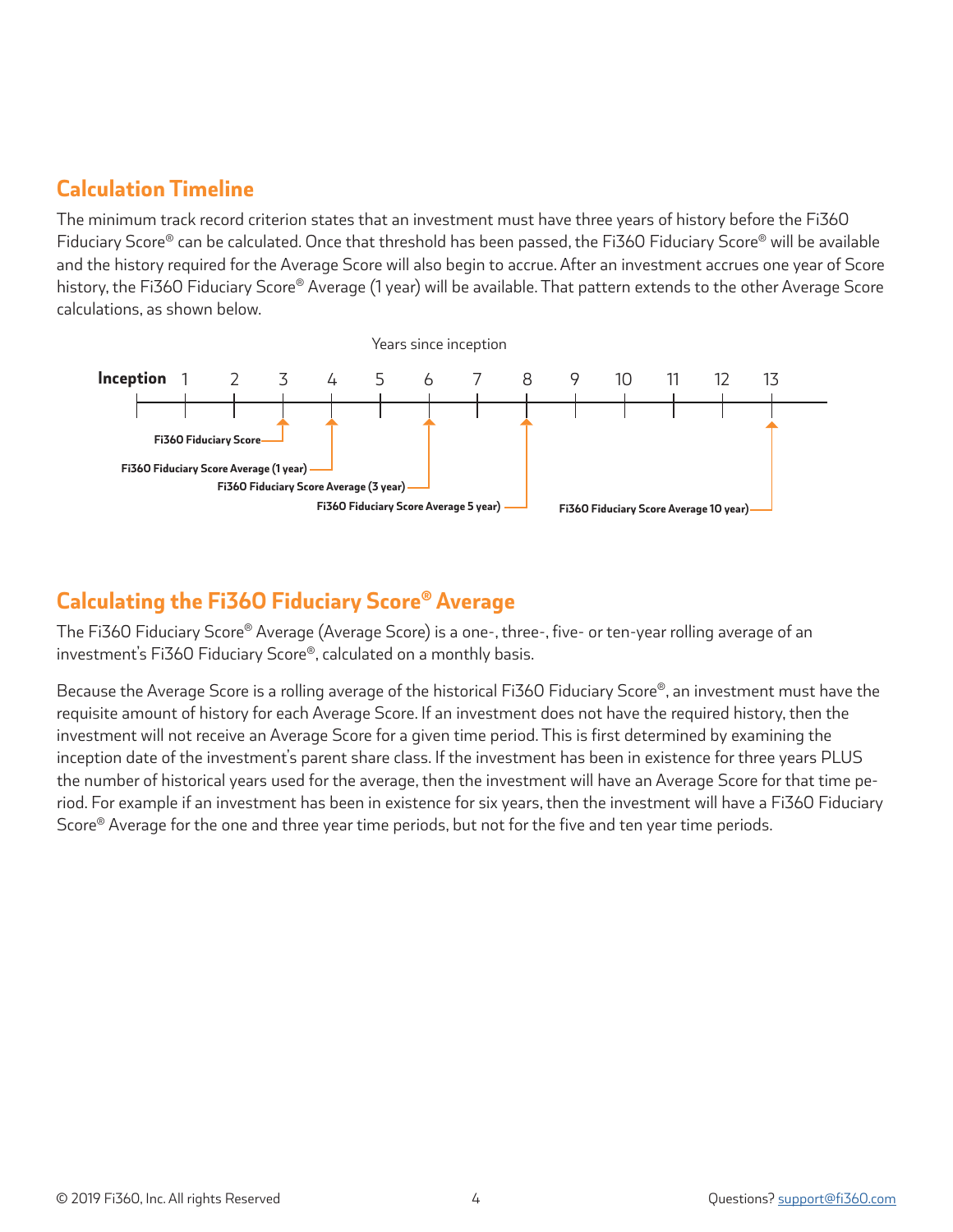# **Missing Historical Fi360 Fiduciary Score® Data**

Because the averaging process utilizes consecutive, monthly data points, a missing period policy has been instituted to ensure that a missed data period will not prevent the calculation of an Average Score for an investment that otherwise has the requisite history.

| <b>Fi360 Fiduciary Score® Average</b> | <b>Missing periods allowed</b> |
|---------------------------------------|--------------------------------|
| l year                                |                                |
| 3 year                                |                                |
| 5 year                                |                                |
| 10 year                               |                                |

### **Calculation Notes**

- The Fi360 Fiduciary Score® process relies upon peer group comparison. Determining an investment's appropriate peer group or asset class is subjective. There is no uniform industry standard for determining a money manager's investment style or peer group, which makes it difficult to track some investments across different databases. Fi360 utilizes date from Morningstar, Inc. in the calculation of the Fi360 Fiduciary Score® and therefore uses the Morningstar Category™ as the investment's peer group.
- To make the peer group analysis meaningful, the data set should be substantial enough to draw comparisons. With that in mind, Fi360 requires that a peer group consists of at least five distinct investments, each with a minimum three year history, in order to calculate a Score for the investments in that peer group. Investments within peer groups that do not meet the requirement will not receive a Score.
- Fi360 also utilizes Morningstar Extended Performance data in its calculations. Investment share classes that don't have the history to receive an Fi360 Fiduciary Score® will receive a Score using their parent share class data adjusted for expenses. Regardless of the length of existence, an investment will only receive an Average Score after the appropriate amount of Score calculations have been tracked. Extended performance data will not "back-date" an Average Score for a brand new fund share class.

*Note: Extended performance data was introduced with the 12.31.2010 calculations.*

• On March 1, 2012, Fi360 switched the calculation frequency of the Fi360 Fiduciary Score® and Fi360 Fiduciary Score<sup>®</sup> Average from quarterly to monthly. As a part of the transition, the calculation methodology of the Average Score will accommodate both historical quarterly and monthly Score calculations for a period of time. The transition is required so that the Average Score calculation can be continued without interruption. The calculation transition will occur until December 2020.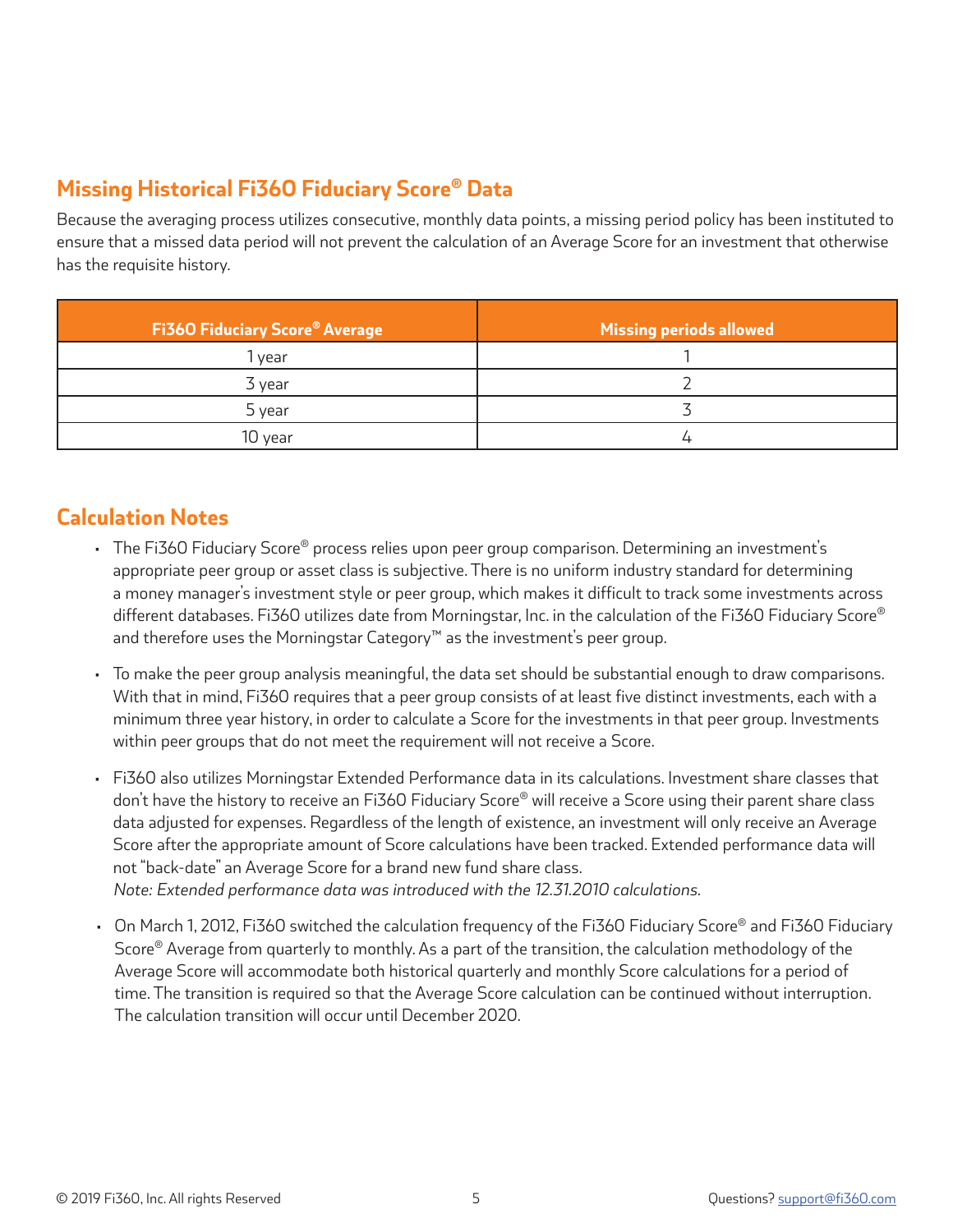## **Fi360 Fiduciary Score® Criteria**

The Fi360 Fiduciary Score® is a peer percent ranking of an investment against a set of quantitative due diligence criteria selected to reflect prudent fiduciary management. The Fi360 Fiduciary Score should not be used as the sole source of information in an investment decision.

#### **Regulatory Oversight:**

The investment should be managed by a bank, trust company, insurance company, registered investment company (mutual fund), or a registered investment adviser.

 *Investments not registered or commingled are excluded from Fi360's calculations*

### **Minimum Track Record:**

 The investment should have at least three years of history so that performance statistics can be properly calculated

 *Investments without the requisite 3 year history are excluded from Fi360's calculations*

#### **Stability of the Organization:**

 The same portfolio management team should be in place for at least two years. In a management team setting, the most senior manager's reported tenure is used.

- *5 points if there has been manager turnover in the past two years*
- *10 points if there has been manager turn over in the past year*

#### **Assets in the Investment:**

The investment should have at least \$75 million under management (across all share classes).

- *5 points if the investment has less than \$75 million in assets*
- *10 points if the investment has less than \$50 million in assets*

#### **Composition Consistent with Asset Class:**

At least 80% of the investment's underlying securities should be consistent with the broad asset class. For example, a Large-Cap Growth investment should not hold more than 20% in cash, fixed income, and/or international securities.

■ 10 points if more than 20% of the portfolio is *inconsistent with the broad asset class*

*Note: The broad asset classes used in the composition criterion include: U.S. Stocks, U.S. Bonds, and Non-U.S. Stocks. The Long-Short peer group is evaluated on the U.S. Stock and cash composition.*

#### **Style Consistency:**

 The investment should be highly correlated to the asset class of the investment option, i.e., the Morningstar Style Box™ for the current period must match the peer group of the investment.

 *10 points if the investment is not correlated to its peer group*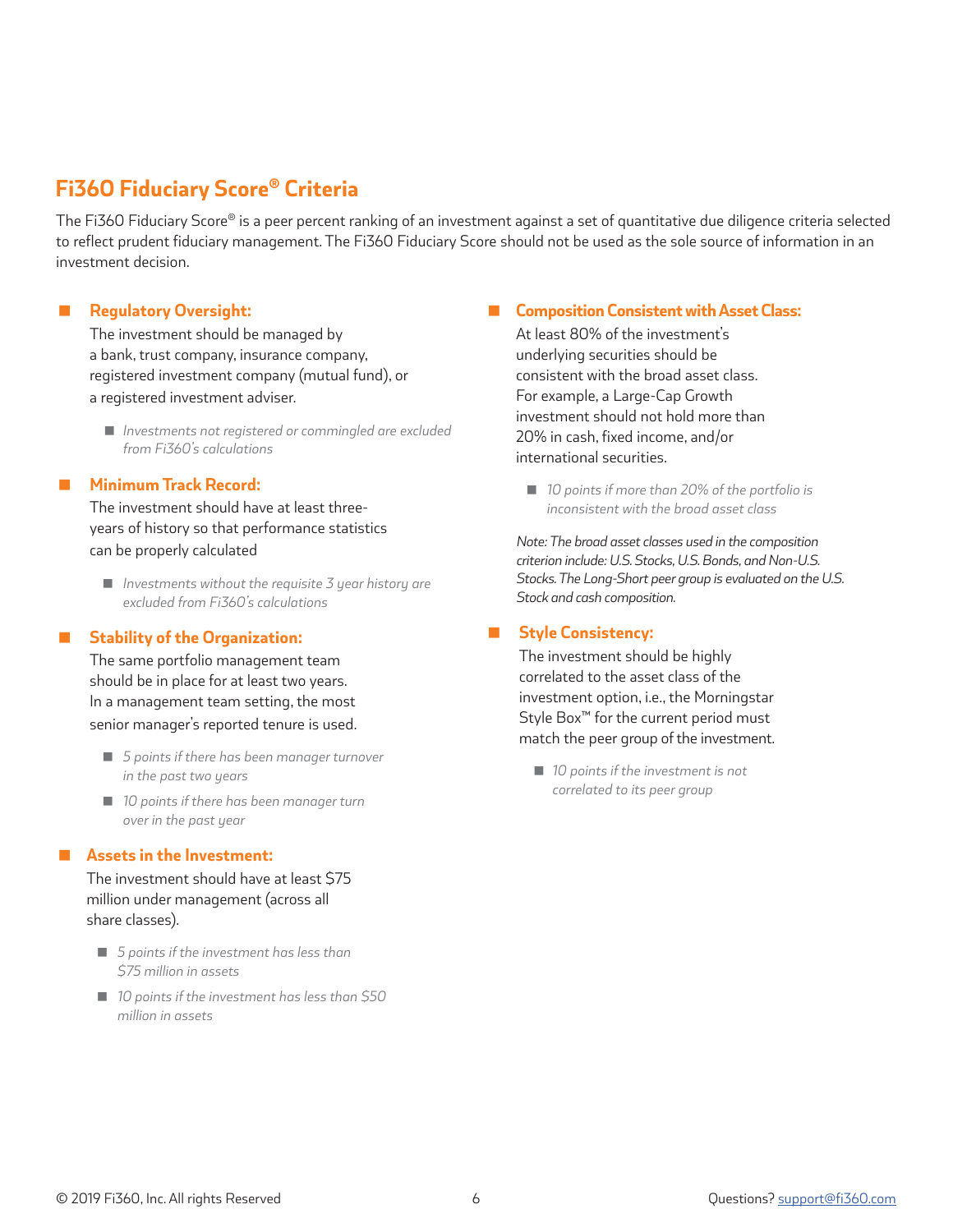## **Fi360 Fiduciary Score® Criteria (continued)**

#### **Expense Ratios/Fees Relative to Peers:**

 The investment's fees should not be in the bottom quartile (most expensive) of their peer group. The Prospectus Net Expense Ratio is used for the evaluation of mutual funds and ETFs. If the investment is purchased within a group annuity product, any recordkeeping fees added to the underlying fund expense ratios by the group annuity provider are not included in the ratio. The management fee is used in the evaluation of GRPAs. It is the maximum percentage deducted from an investment's average net assets to pay an advisor or sub-advisor.

■ 10 points if the investment's expense ratio is *in the bottom quartile*

### **Risk-adjusted Performance Relative to Peers:**

The investment's risk-adjusted performance (Alpha and Sharpe Ratio) should be above the peer group median manager's risk-adjusted performance. (Alpha is not evaluated for Money Market and Money Market Taxable peer groups.)

- 2.5 points if the risk-adjusted performance is *in the third quartile 5.0 points if the riskadjusted performance is in the fourth quartile*
- 7.5 points if the risk-adjusted performance is *in the bottom decile*
- *7.5 points if not calculated*

#### **Performance Relative to Peers:**

The investments performance should be above the peer group's median manager return for 1-, 3-, and 5-year cumulative periods.

### ■ One-year performance relative to the **median value for the peer group:**

- *2.5 points if in the third quartile*
- *5.0 points if in the fourth quartile*
- *7.5 points if in the bottom decile*
- *7.5 points if not calculated*

### ■ Three-year performance relative to the **median value for the peer group:**

- *5.0 points if in the third quartile*
- *7.5 points if in the fourth quartile*
- *10.0 points if in the bottom decile*
- *10.0 points if not calculated*

### **Five-year performance relative to the median value for the peer group:**

- *7.5 points if in the third quartile*
- *10.0 points if in the fourth quartile*
- *12.5 points if in the bottom decile*
- **If the investment does not have a five-year performance history:**
	- *7.5 points if the three-year performance is in the third quartile*
	- *10.0 points if the three-year performance is in the fourth quartile*
	- *12.5 points if the three-year performance is in the bottom decile*
	- *12.5 points if the three-year performance not calculated*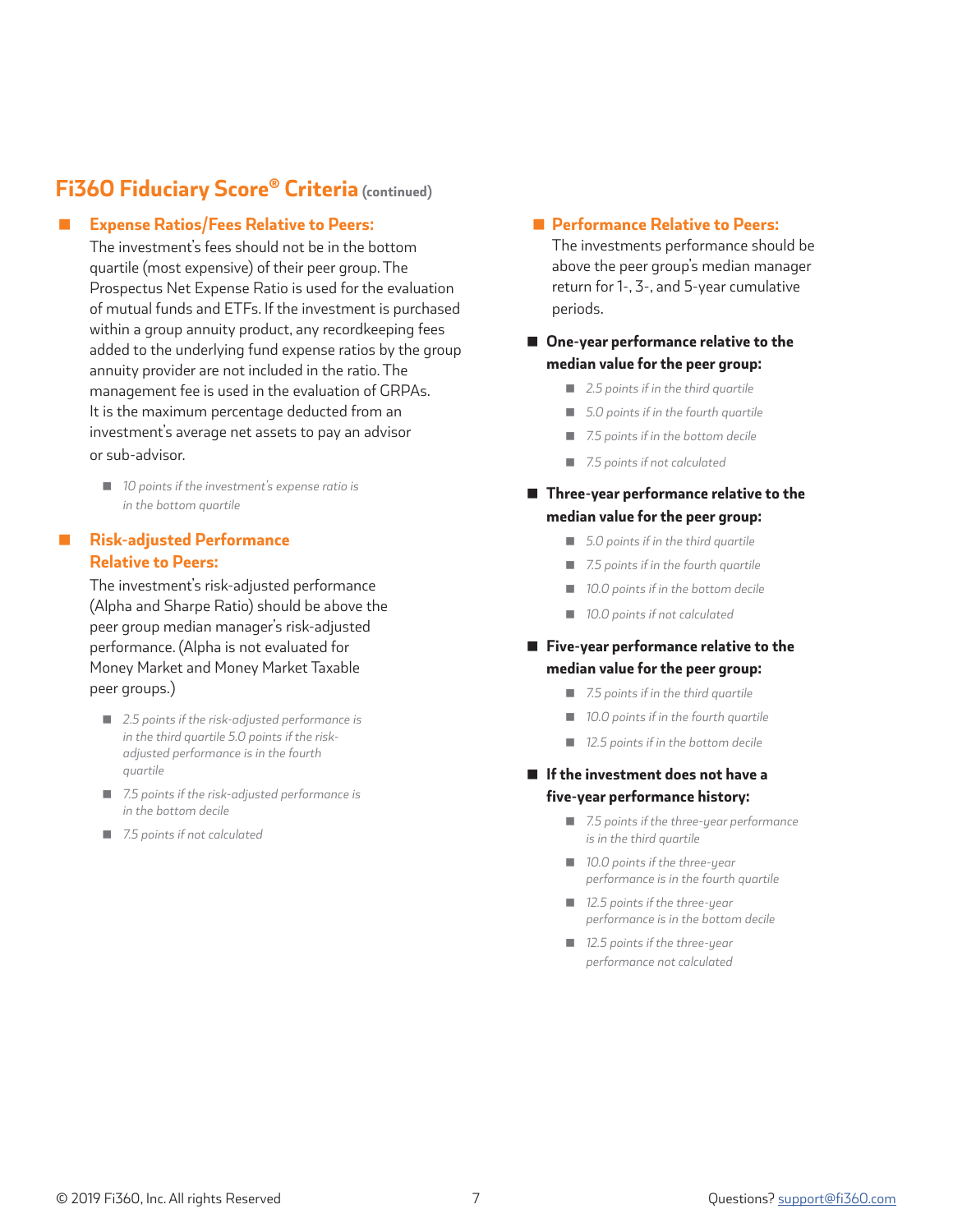# **Fi360 Fiduciary Score® Range**

The Fi360 Fiduciary Score® bar chart provides a visual representation of the investment's Score. The following thresholds provide the user with an easy-to-view assessment of the investment and suggested course of action.



\* The Fi360 Fiduciary Score represents an objective means of comparing investments according to set criteria and is not intended, nor should it be used as the sole source of information for reaching an investment decision.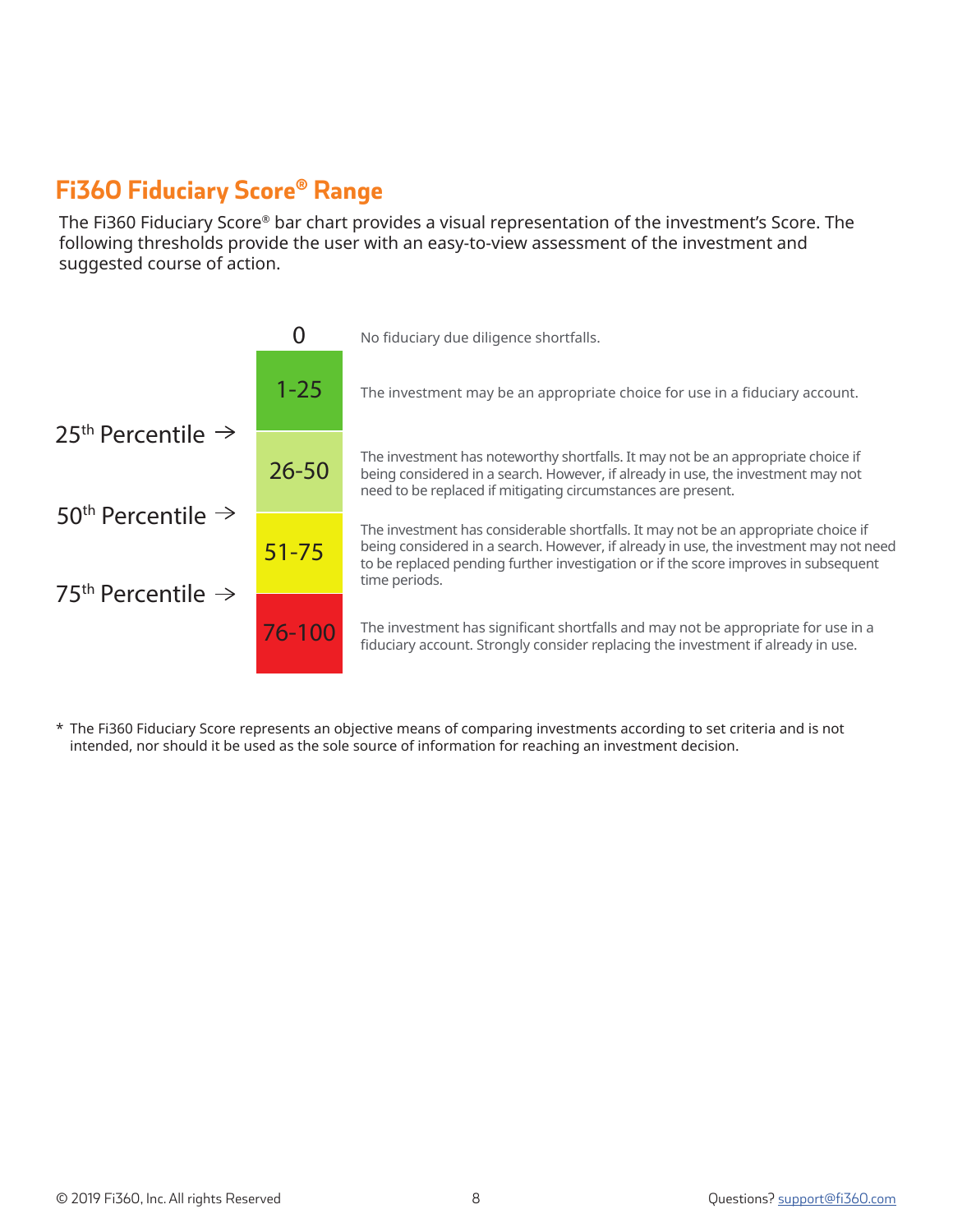# **Appendix**

### **Composition consistent with asset class**

This criterion is only applied to investments in the following peer groups: Large Value, Large Blend, Large Growth, Mid-Cap Value, Mid-Cap Blend, Mid-Cap Growth, Small Value, Small Blend, Small Growth, Long Government, Long-term Bond, Intermediate Government, Intermediate Core Bond, Muni National Long, Muni Single State Long, Muni National Interm, Diversified Emerging Mkts, Europe Stock, Diversified Pacific/Asia, Pacific/Asia ex-Japan Stk, Japan Stock, Latin America Stock, Foreign Large Value, Foreign Large Blend, Foreign Large Growth, Foreign Small/Mid Value, Foreign Small/Mid Growth, China Region, Muni California Long, Muni California Intermediate, Muni New York Intermediate, Muni New York Long, Muni New York Intermediate, Muni Single State Interm, Inflation-Protected Bond, Intermediate Core-Plus Bond, Target Maturity, Muni Target Maturity and Long-Short.

### **Style consistency**

This criterion is only applied to investments in the following peer groups: Large Value, Large Blend, Large Growth, Foreign Large Value, Foreign Large Blend, Foreign Large Growth, Foreign Small/Mid Value, Foreign Small/Mid Growth, Mid-Cap Value, Mid-Cap Blend, Mid-Cap Growth, Small Value, Small Blend, Small Growth, Long Government, Intermediate Government, Short Government, Long-term Bond, Intermediate Core Bond, Intermediate Core-Plus, Short-term Bond, High Yield Bond, Muni California Long, Muni California Intermediate, Muni National Long, Muni National Interm, Muni Short, Muni New York Long, Muni New York Intermediate, Muni Single State Long, Muni Single State Interm, and Inflation-Protected Bond.

### **Risk-adjusted performance relative to peers**

Morningstar calculates the Alpha and Sharpe Ratios used in the evaluation. Alpha is calculated using one of the nine broad asset class indexes shown below.

| <b>Broad Asset Class</b> | <b>Broad Asset Class Index</b>          |
|--------------------------|-----------------------------------------|
| U.S. Equity              | <b>S&amp;P 500 TR USD</b>               |
| International Equity     | MSCI EAFE NR USD                        |
| Municipal Bond           | <b>BarCap Municipal TR USD</b>          |
| Allocation               | Morningstar Moderate Target Risk        |
| Taxable Bond             | BarCap US Agg Bond TR USD               |
| Commodities              | Morningstar Long-Only Commodity TR      |
| Money Market             | <b>USTREAS T-Bill Auction Ave 3 Mon</b> |
| Sector Equity            | MSCI World NR USD                       |
| Alternative              | MSCI ACWI NR USD                        |